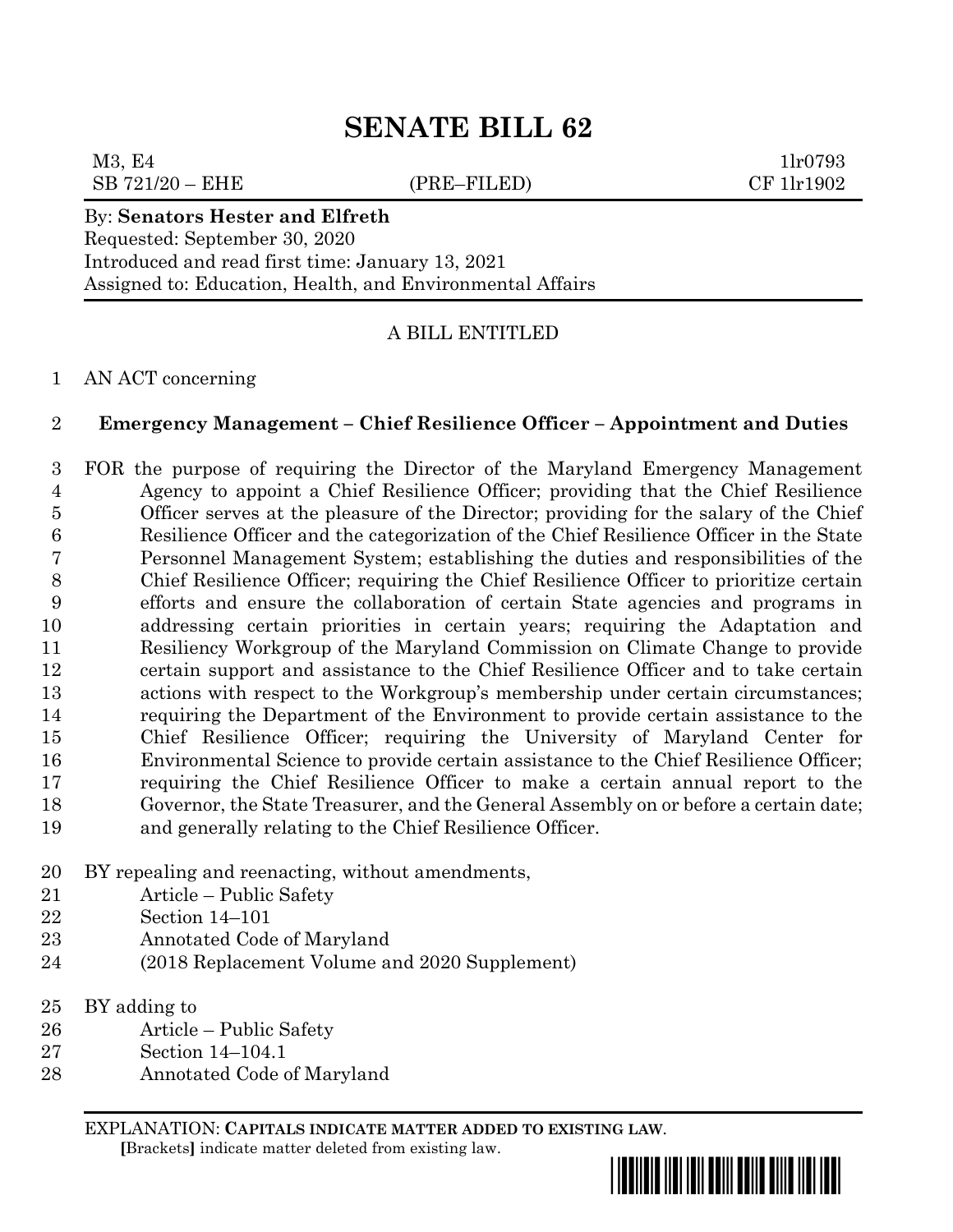(2018 Replacement Volume and 2020 Supplement) SECTION 1. BE IT ENACTED BY THE GENERAL ASSEMBLY OF MARYLAND, That the Laws of Maryland read as follows: **Article – Public Safety** 14–101. (a) In this title the following words have the meanings indicated. (b) "Director" means the Director of MEMA. (c) "Emergency" means the imminent threat or occurrence of severe or widespread loss of life, injury, or other health impacts, property damage or destruction, social or economic disruption, or environmental degradation from natural, technological, or human–made causes. (d) (1) "Emergency management" means the planning, implementing, and conducting of risk reduction and consequence management activities across the mission areas of prevention, protection, mitigation, response, and recovery to enhance preparedness, save lives, preserve public health and safety, protect public and private property, and minimize or repair injury and damage that results or may result from emergencies. (2) "Emergency management" does not include the preparation for and carrying out of functions in an emergency for which military forces are primarily responsible. (e) "Political subdivision" means a county or municipal corporation of the State. (f) "Senior elected official" means: 23 (1) the mayor; 24 (2) the county executive; (3) for a county that does not have a county executive, the president of the board of county commissioners or county council or other chief executive officer of the county; or (4) for a municipal corporation that does not have a mayor, the burgess, chairperson, or president of the municipal governing body or other chief executive officer of the municipal corporation.

**SENATE BILL 62**

**14–104.1.**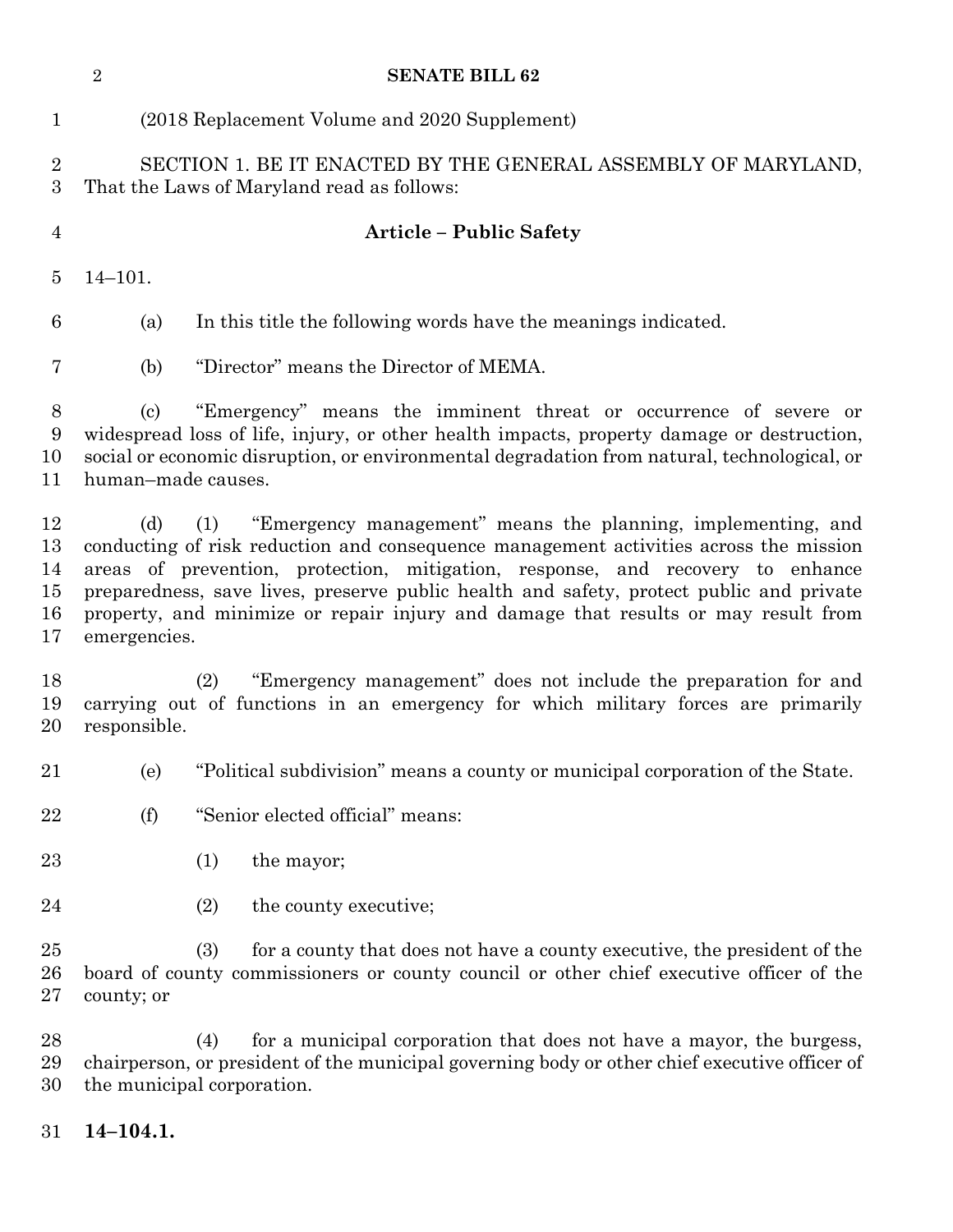**SENATE BILL 62** 3

**(A) THE DIRECTOR SHALL APPOINT A CHIEF RESILIENCE OFFICER.**

 **(B) THE CHIEF RESILIENCE OFFICER SERVES AT THE PLEASURE OF THE DIRECTOR.**

 **(C) THE CHIEF RESILIENCE OFFICER IS IN THE EXECUTIVE SERVICE OF THE STATE PERSONNEL MANAGEMENT SYSTEM AND IS ENTITLED TO THE SALARY PROVIDED IN THE STATE BUDGET.**

 **(D) (1) THE CHIEF RESILIENCE OFFICER IS RESPONSIBLE FOR COORDINATING STATE AND LOCAL EFFORTS TO BUILD RESILIENCE TO RISKS IDENTIFIED IN THE MARYLAND HAZARD MITIGATION PLAN.**

**(2) DUTIES OF THE CHIEF RESILIENCE OFFICER SHALL INCLUDE:**

 **(I) OVERSEEING THE DEVELOPMENT OF A STATE RESILIENCE STRATEGY TO BUILD RESILIENCE TO RISKS IDENTIFIED IN THE MARYLAND HAZARD MITIGATION PLAN;**

 **(II) COORDINATING ACROSS STATE AND LOCAL AGENCIES TO PREPARE AND IMPLEMENT RESILIENCE STRATEGIES;**

 **(III) IDENTIFYING, SECURING, AND ASSISTING IN ACCESSING FEDERAL, STATE, AND LOCAL FUNDING STREAMS AND TECHNICAL ASSISTANCE THAT CAN BE USED TO SUPPORT STATE AND LOCAL RESILIENCE EFFORTS; AND**

 **(IV) WORKING WITH BUSINESS LEADERS FROM INDUSTRIES VULNERABLE TO THE RISKS IDENTIFIED IN THE MARYLAND HAZARD MITIGATION PLAN TO IDENTIFY BEST PRACTICES FOR PREPARING FOR AND RESPONDING TO THOSE RISKS.**

 **(3) (I) THIS PARAGRAPH APPLIES IN CALENDAR YEARS 2021 THROUGH 2025, INCLUSIVE, OR UNTIL THERE IS A SUBSTANTIAL CHANGE TO THE RISK ASSESSMENT PORTION OF THE MARYLAND HAZARD MITIGATION PLAN.**

 **(II) IN CARRYING OUT THE DUTIES OF THIS SUBSECTION, THE CHIEF RESILIENCE OFFICER SHALL PRIORITIZE EFFORTS AND STRATEGIES AIMED AT BUILDING RESILIENCE TO COASTAL HAZARDS AND FLOODING DUE TO CLIMATE CHANGE.**

 **(III) THE CHIEF RESILIENCE OFFICER SHALL ENSURE THE COLLABORATION OF RELEVANT STATE AGENCIES AND PROGRAMS IN ADDRESSING THE PRIORITIES DESCRIBED IN SUBPARAGRAPH (II) OF THIS PARAGRAPH.**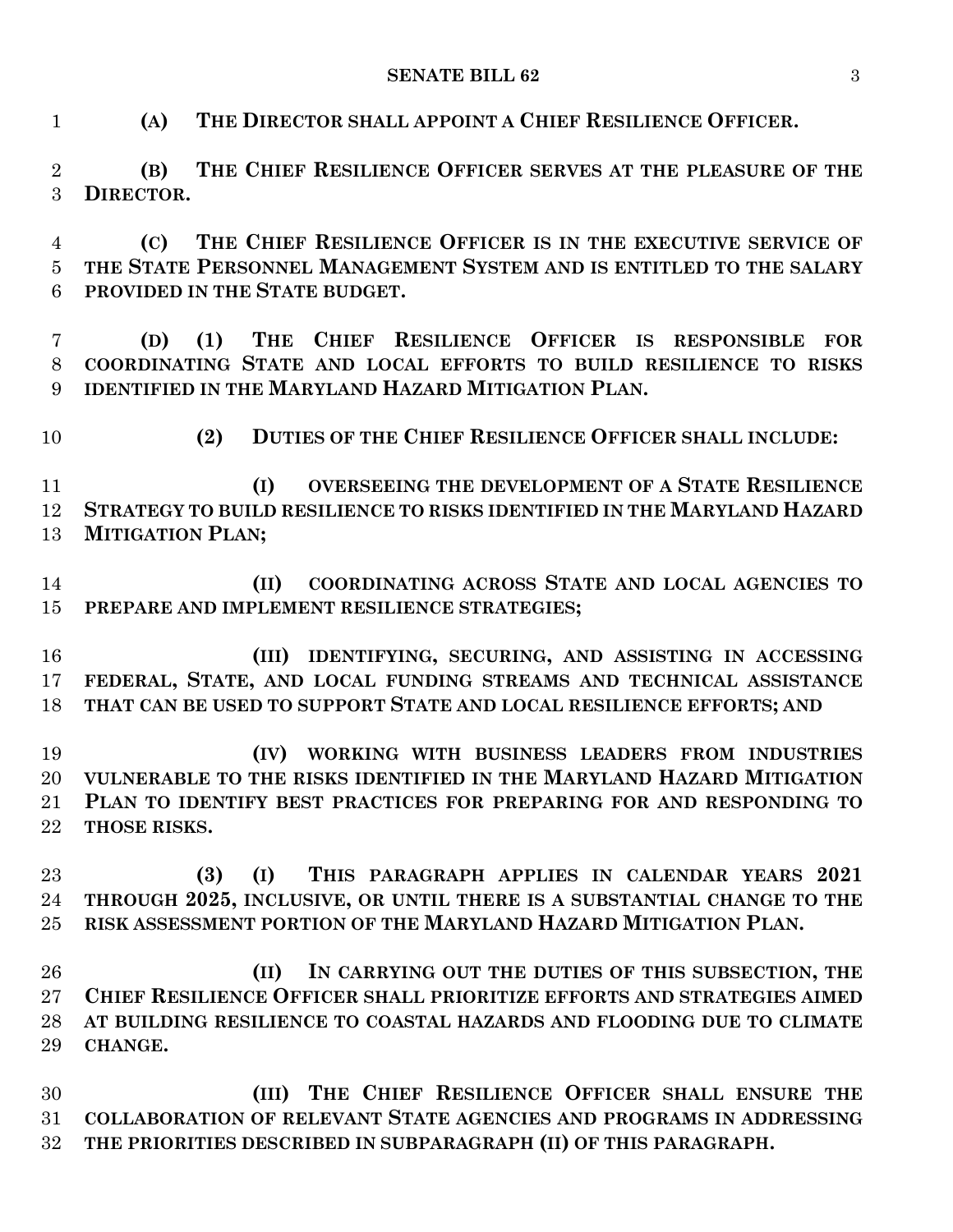**SENATE BILL 62**

 **(E) THE ADAPTATION AND RESILIENCY WORKGROUP OF THE MARYLAND COMMISSION ON CLIMATE CHANGE SHALL:**

 **(1) SUPPORT THE CHIEF RESILIENCE OFFICER WITH COORDINATING RESILIENCE EFFORTS ACROSS STATE AGENCIES;**

 **(2) ASSIST THE CHIEF RESILIENCE OFFICER TO PRODUCE AN UPDATED ADAPTATION AND RESILIENCE STRATEGY FOR THE STATE; AND**

 **(3) REVIEW AND ALTER THE MEMBERSHIP OF THE WORKGROUP AT THE REQUEST OF THE CHIEF RESILIENCE OFFICER.**

 **(F) THE DEPARTMENT OF THE ENVIRONMENT SHALL ASSIST THE CHIEF RESILIENCE OFFICER IN REVIEWING THE STATE'S FLOOD INSURANCE RATE MAPS AND DEVELOPING RECOMMENDATIONS ON THE NECESSITY OF UPDATING THE MAPS.**

 **(G) THE UNIVERSITY OF MARYLAND CENTER FOR ENVIRONMENTAL SCIENCE SHALL ASSIST THE CHIEF RESILIENCE OFFICER IN:**

 **(1) ESTABLISHING A RESILIENCE BASELINE FOR THE STATE AND DEVELOPING A SET OF GOALS AND INDICATORS FOR THE PURPOSE OF MONITORING EFFORTS TO INCREASE RESILIENCE; AND**

 **(2) PRODUCING AN ECONOMIC ANALYSIS AND POLICY BENCHMARK REPORT ON THE STATE'S RESILIENCE EFFORTS, INCLUDING:**

 **(I) THE ECONOMIC IMPACT OF ANY PROJECTIONS RELATED TO THE OCCURRENCE OF EXTREME WEATHER EVENTS IN THE STATE;**

 **(II) THE RESOURCES NECESSARY TO ADEQUATELY PREPARE FOR AND REDUCE THE ADVERSE IMPACTS ASSOCIATED WITH EXTREME WEATHER EVENTS AND OTHER NATURAL DISASTERS AND TO INCREASE RESILIENCE TO THE FUTURE OCCURRENCE OF EXTREME WEATHER EVENTS AND NATURAL DISASTERS;**

 **(III) POTENTIAL STATE, FEDERAL, AND PRIVATE FINANCIAL RESOURCES AVAILABLE FOR INCREASING RESILIENCE THROUGHOUT THE STATE, INCLUDING BY EXAMINING HOW OTHER STATES FINANCE RESILIENCE EFFORTS; AND**

 **(IV) A COMPARISON OF MARYLAND'S POLICIES AND ECONOMIC INVESTMENTS AIMED AT BUILDING RESILIENCE WITH THE POLICIES AND INVESTMENTS OF OTHER VULNERABLE STATES, INCLUDING FLORIDA,**